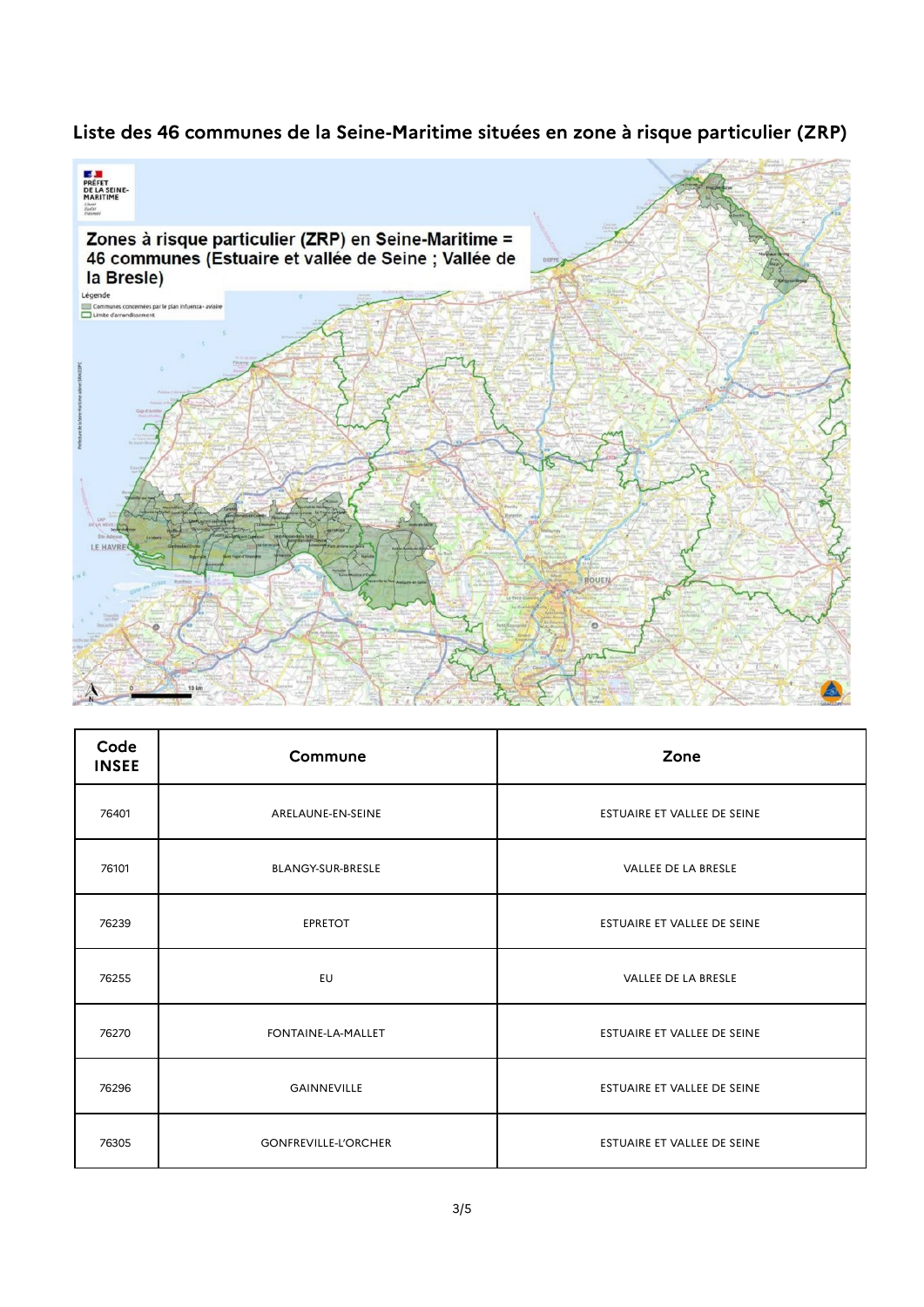| 76329 | GRUCHET-LE-VALASSE       | ESTUAIRE ET VALLEE DE SEINE        |
|-------|--------------------------|------------------------------------|
| 76341 | <b>HARFLEUR</b>          | ESTUAIRE ET VALLEE DE SEINE        |
| 76374 | <b>INCHEVILLE</b>        | VALLEE DE LA BRESLE                |
| 76169 | LA CERLANGUE             | <b>ESTUAIRE ET VALLEE DE SEINE</b> |
| 76281 | LA FRENAYE               | ESTUAIRE ET VALLEE DE SEINE        |
| 76522 | LA REMUEE                | ESTUAIRE ET VALLEE DE SEINE        |
| 76712 | LA TRINITE-DU-MONT       | ESTUAIRE ET VALLEE DE SEINE        |
| 76351 | LE HAVRE                 | ESTUAIRE ET VALLEE DE SEINE        |
| 76711 | LE TREPORT               | VALLEE DE LA BRESLE                |
| 76384 | LILLEBONNE               | ESTUAIRE ET VALLEE DE SEINE        |
| 76388 | <b>LINTOT</b>            | ESTUAIRE ET VALLEE DE SEINE        |
| 76394 | <b>LONGROY</b>           | <b>VALLEE DE LA BRESLE</b>         |
| 76421 | MELAMARE                 | ESTUAIRE ET VALLEE DE SEINE        |
| 76441 | MONCHAUX-SORENG          | <b>VALLEE DE LA BRESLE</b>         |
| 76447 | <b>MONTIVILLIERS</b>     | ESTUAIRE ET VALLEE DE SEINE        |
| 76471 | <b>NORVILLE</b>          | ESTUAIRE ET VALLEE DE SEINE        |
| 76473 | NOTRE-DAME-DE-BLIQUETUIT | ESTUAIRE ET VALLEE DE SEINE        |
| 76481 | <b>OCTEVILLE-SUR-MER</b> | ESTUAIRE ET VALLEE DE SEINE        |
| 76489 | <b>OUDALLE</b>           | ESTUAIRE ET VALLEE DE SEINE        |
| 76499 | PETIVILLE                | ESTUAIRE ET VALLEE DE SEINE        |